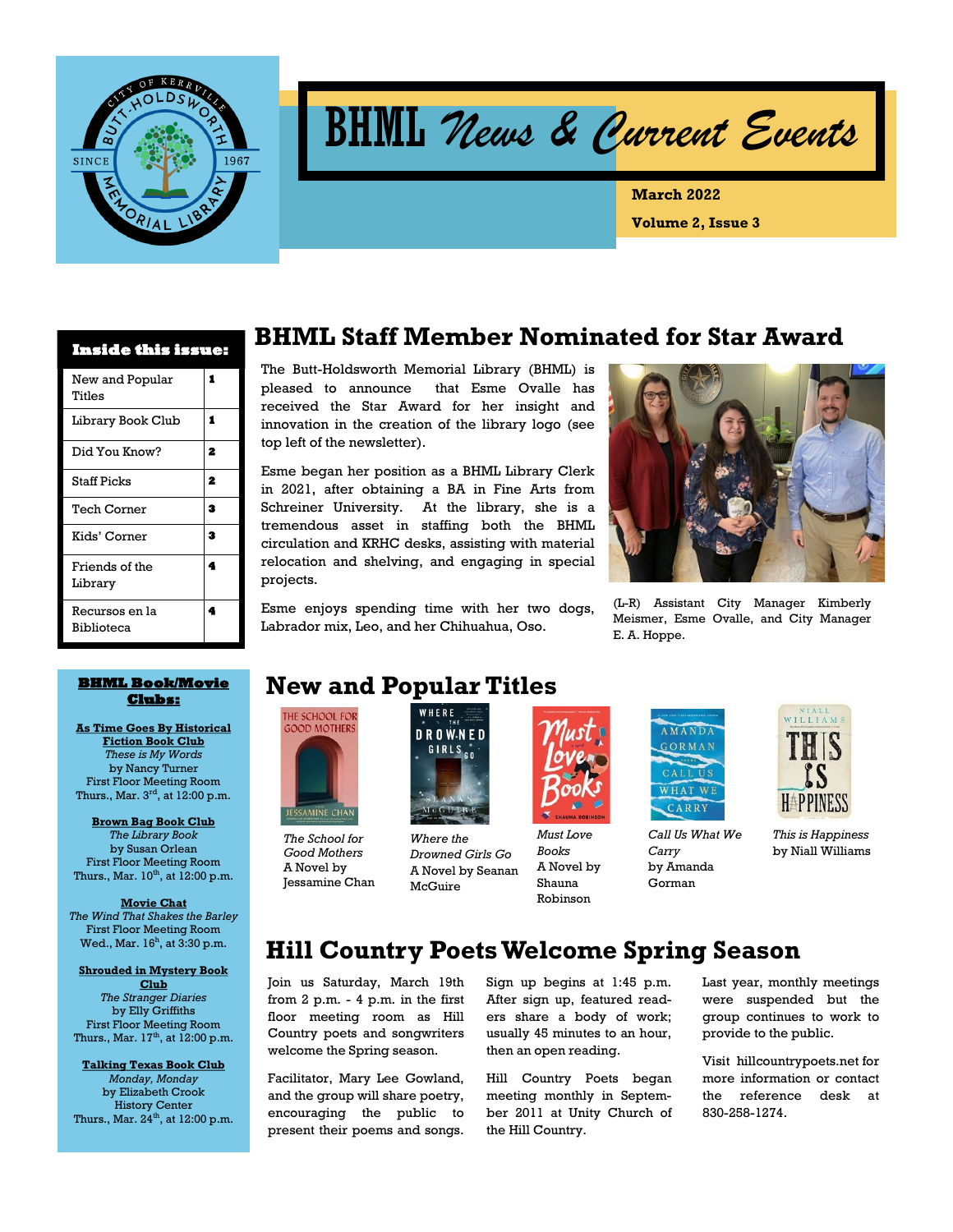## **KRHC Seeks Tivy High School Yearbooks**

The Kerr Regional History Center (KRHC) is hoping you'll be able to help preserve a piece of Kerrville's past.

Specifically, KRHC is looking for Tivy High School annuals from the following years;

- Years prior to 1927
- 1929 through 1937
- 1940 through 1943
- 1950

# **Did You Know? Know?**

"March" is named for the Roman god of war, Mars. This was the time of year to resume military campaigns that had been interrupted by winter. In the early Roman calendar, March (or Martius) was the first month of the calendar year. As March brought the first day of spring with the vernal equinox, it was the start of new beginnings.

March became the third month when January and February, which were added to the end of the Roman calendar around 700 BCE, instead became the first and

#### 1971

- 1973 through 1975
- 1979
- 1981 through 1982
- 1984
- 1987
- 1988
- 1994 through 1997

#### 1999 through 2014

2017 through Present



For questions answered or to drop off a yearbook, please stop by the reference desk or call 830-258-1274.

Thank you for your generous and historical donation!

second months around 450 BCE.

Did you know that March is National Umbrella Month?

Here are some more wacky things to celebrate this month:

- **March 3:** What If Cats and Dogs Had Opposable Thumbs Day
- **March 9:** International Fanny Pack Day
- **March 13:** National Ear Muff Day
- **March 16:** National Panda Day
- **March 21:** Absolutely Incredible Kid Day
- **March 23:** World Meteorological Day
- **March 31:** World Backup Day



### **Staff Picks**

*Black Light* by Kimberly King Parsons

Taking us from hot Texas highways to cold family kitchens, from the freedom of motels to the claustrophobia of private school dorms, these stories erupt off the page!

*Comfort Me with Apples* by Catherynne Valente

Sophia was made for him. Her perfect husband. Everything is perfect.

But sometimes Sophia wonders about things. Dark things. But everything is perfect, isn't it?

*Sisters* by Daisy Johnson

A haunting story about two sisters caught in a powerful emotional web and wrestling to understand where one ends and the other begins.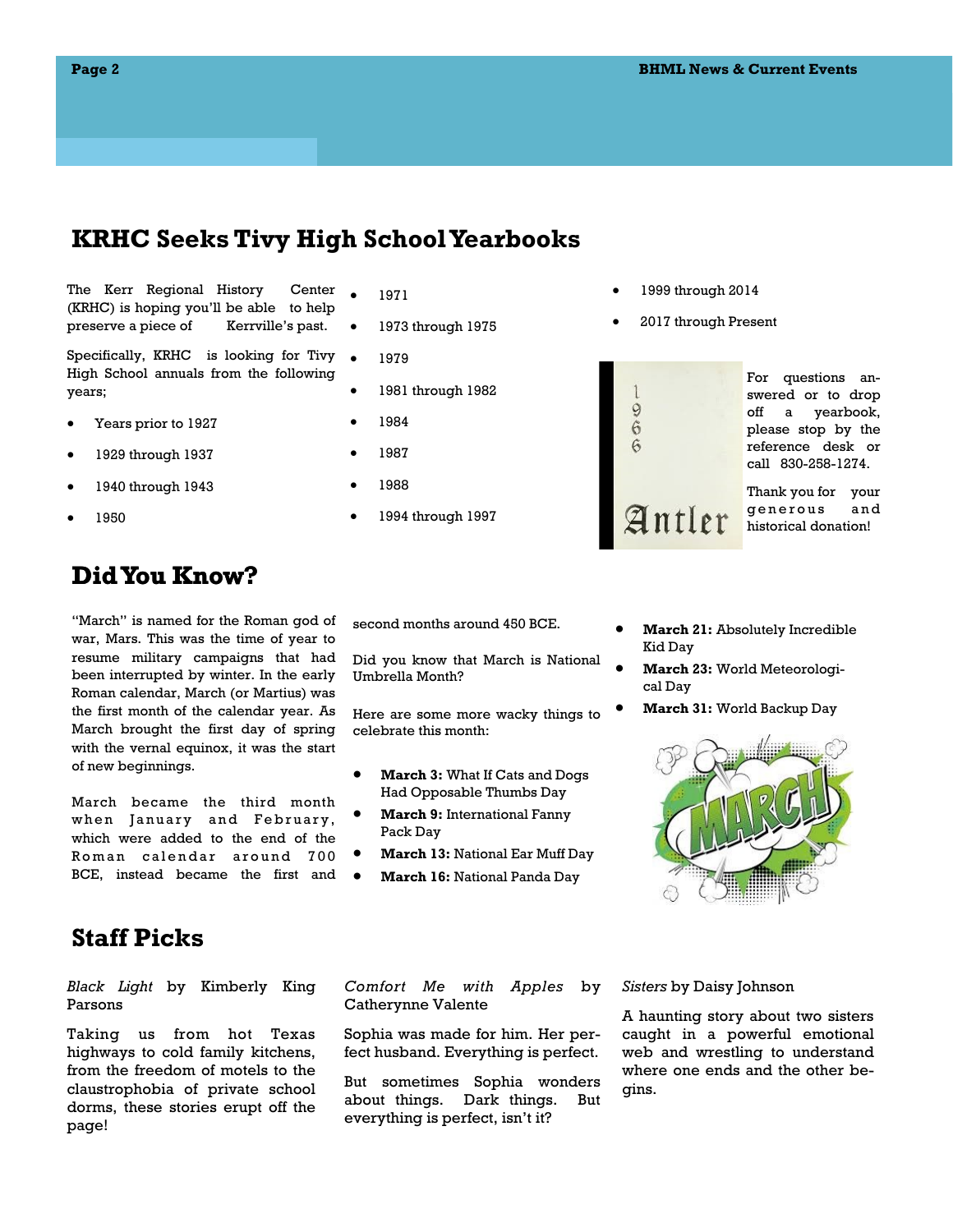# **Tech Corner: Library Newsletter and Calendar of Events**

Wanting to review the latest newsletter and calendar? Please visit www.bhmlibrary.org and select Library News. Scroll to the bottom of the page and under Library Newsletter, links are available to previous months in the current year. The last pages of the Library Newsletter contain the Calendars for youth services and adult services programs.

Alternatively, by Clicking the Calendar of Events in the dark blue column to the left, the current Calendar can be viewed bypassing the Newsletter.

To receive the Library Newsletter directly into your email inbox, please call the circulation desk at 830-258-1275 and the account can be adjusted to receive the newsletter each month.

Thank you for your patronage!

About the Library **My Account Library News Browse Catalo Library Offers Virtual Collection Calendar of Events Access Your Library 24/7 Digital Conten** .<br>Our Library is a ir digital services. Patrons can find e-hooks and eon Luxury is uning o priminal that significant control. The uning can impute the source of the state and the state in the state of the state of the state of the state of the state of the state of the state of the state of **FOTL Book Sale** Library News **Library Card Registration Renew or Apply Online Links of Interest** Need to register for or renew a library card for you or your family while public access is restricted? Please download and submit the egistration form found here along with a copy of your current photo ID. If your current address is not on your physical ID, please include .<br>Kerr Regional His .<br>Icial mailing or docur ent with your name and address with your su Friends of the Butt-Holdsworth Memorial Library Book Store **Services Offered** Bookstore open Wednesdays **Youth Service** Visit the Friends on Wednesday fternoons between 1 pm and 3 pm in the Book Store. The Friends have a wide selection of gently used ooks, movies, and audiobooks to choose from. Proceeds from the sale support the Summer Reading Program, Large Print co **Homebound Deliver** audiobook collectio The price list may be found on the Friend's page h **Library Newsletter** Stay Up-to-Date! Vant to know about library happe ings and events? Subscribe to our library newsletter! If you lease call the circula esk at 830.258.1275 or you may access the newsletter here February 2022 N G Select La



# **Battle of the Books 2022:**

## **Newbery Medal Winners**

Voting begins Thursday, March 1st, for the March Madness Battle of the Books! This year's theme is Newbery Medal winners. Vote for your favorite award-winning book at our display table. All ages are welcome to participate. The winner will be announced March 31st.

The Newbery Medal is awarded annually by the Association for Library Service to Children, a division of the American Library Association, to the author of the most distinguished contribution to American literature for children. For more information, visit their website at ala.org/alsc/awardsgrants/bookmedia/newbery.

#### **Why does an elephant use his trunk as a bookmark?**

So he always NOSE where he stopped reading.

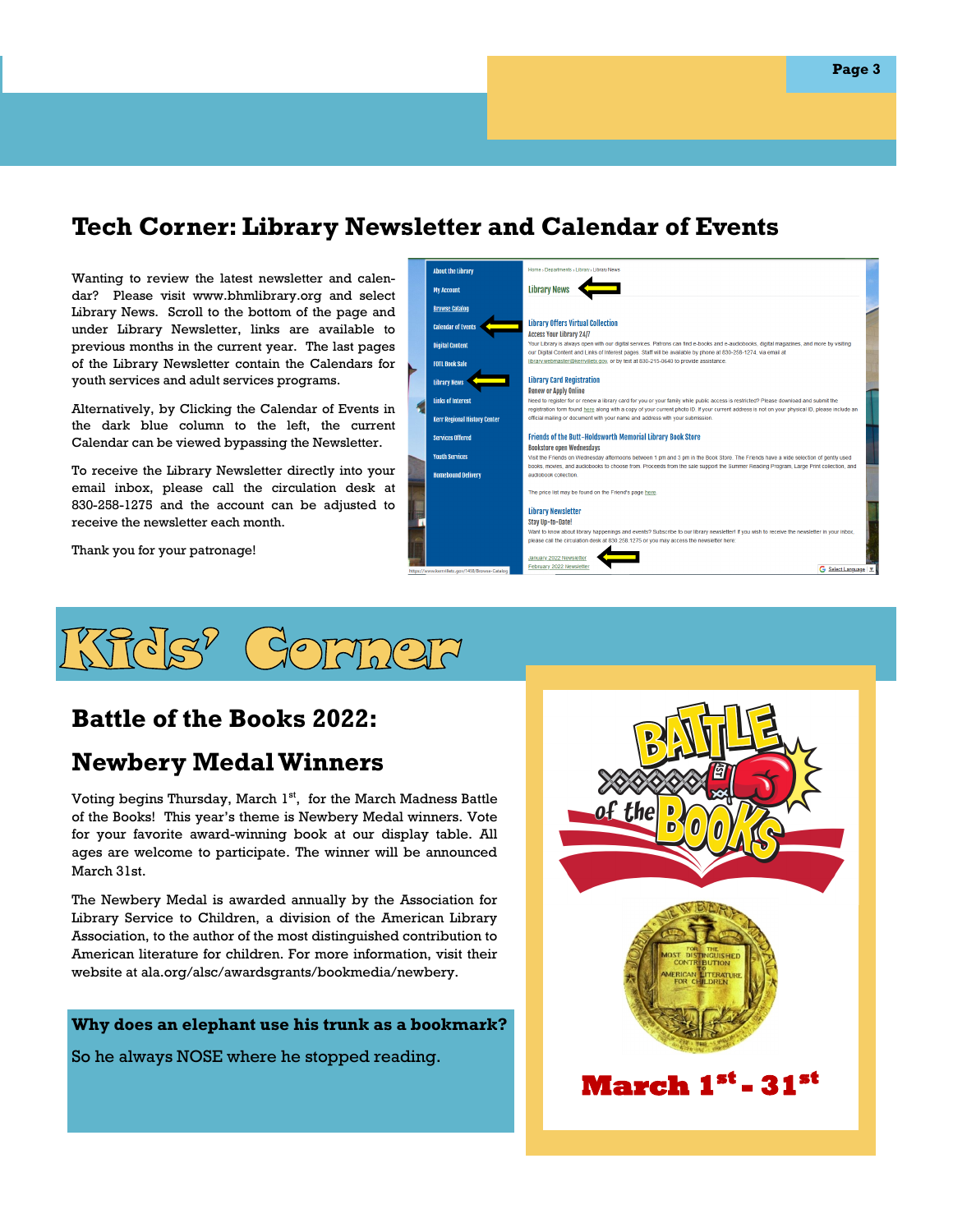#### **Butt-Holdsworth Memorial Library**

505 Water St. Kerrville, TX 78028 Phone: 830-257-8422 Reference: 830-258-1274 Circulation: 830-258-1275

#### **Business Hours:**

Sunday - Closed Monday  $-10$  am  $-6$  pm Tuesday - 10 am - 6 pm Wednesday - 10 am- 6 pm Thursday  $-10$  am  $-6$  pm Friday –10 am - 6 pm Saturday - 10 am - 6 pm

#### **Library Services:**

The Library offers in-person operations and computer use. Additionally, curbside pickup continues to be available Monday thru Saturday from 10 a.m. to 6 p.m. We encourage patrons to take advantage of this convenient option.

#### **Library Mission Statement**

 The Butt-Holdsworth Memorial Library's mission is to inspire creativity, encourage lifelong learning, instill the joy of reading, and strengthen our community by providing access to information, education, culture and recreation.

#### **Library Vision Statement**

 The Butt-Holdsworth Memorial Library will foster the spirit of exploration, lifelong learning and the pursuit of knowledge for all citizens.

#### **Guiding Principles**

- Be a warm and welcoming place for community members to gather.
- Be actively engaged in the life of the community.
- Strive to deliver the highest quality services possible and pledge to be approachable and knowledgeable.
- Be good stewards of the Library's financial and material resources.
- Protect the freedom to read and access to information.

Staff are available to provide assistance by phone at 830-258- 1274, via email at library.webmaster@kerrvilletx.gov, or via text at 830-215-0640 .

## **FOL Saturday Sale!**

The Friends of the Library Bookstore is will be open Saturday, March 12th, from 10 a.m. - 4 p.m. on the 1st floor of the Butt-Holdsworth Memorial Library.

The book store is a terrific place to find a great book while supporting your library!

Interested in volunteering with the Friends of the Library? Please send an email to fobhml@gmail.com or contact the library at 830-258-1274.

Please keep Friends in mind during your next visit!

## **Recursos en la Biblioteca**

La Biblioteca Butt-Holdsworth Memorial ofrece tarjetas de TexShare para usuarios que tienen una tarjeta activa de nuestra biblioteca. El programa de TexShare permite a los usuarios que tomen prestados materiales de las bibliotecas participantes en todo el estado de Tejas. Solo vaya a su biblioteca y solicite una tarjeta. Nuestras tarjetas de TexShare vencerán en un año a partir de la fecha en la que solicito; cada biblioteca tiene diferentes policías, así que consulte con un empleado de nuestra biblioteca y pregunte sobre el programa.

Para usuarios de Butt-Holdsworth Memorial Library, diríjase al mostrador de circulación con su tarjeta de la biblioteca y una

identificación. Para calificar, no debe de tener artículos atrasados, multas ni tarifas en su cuenta y necesita tener su cuenta por mínimo de seis meses. No hay cargo para aplicar.

Para visitantes de otras bibliotecas que quieran tener acceso a nuestra colección, diríjase al mostrador de circulación con su tarjeta de TexShare y una identificación. Cuando tenga su cuenta tendrá acceso a nuestros materiales, pero solamente se permite cinco artículos a la vez.

Si tiene preguntas, un asistente de la biblioteca con gusto le ayudara. Solo llame al número (830) 258- 1274 y pregunta por la persona que hable español.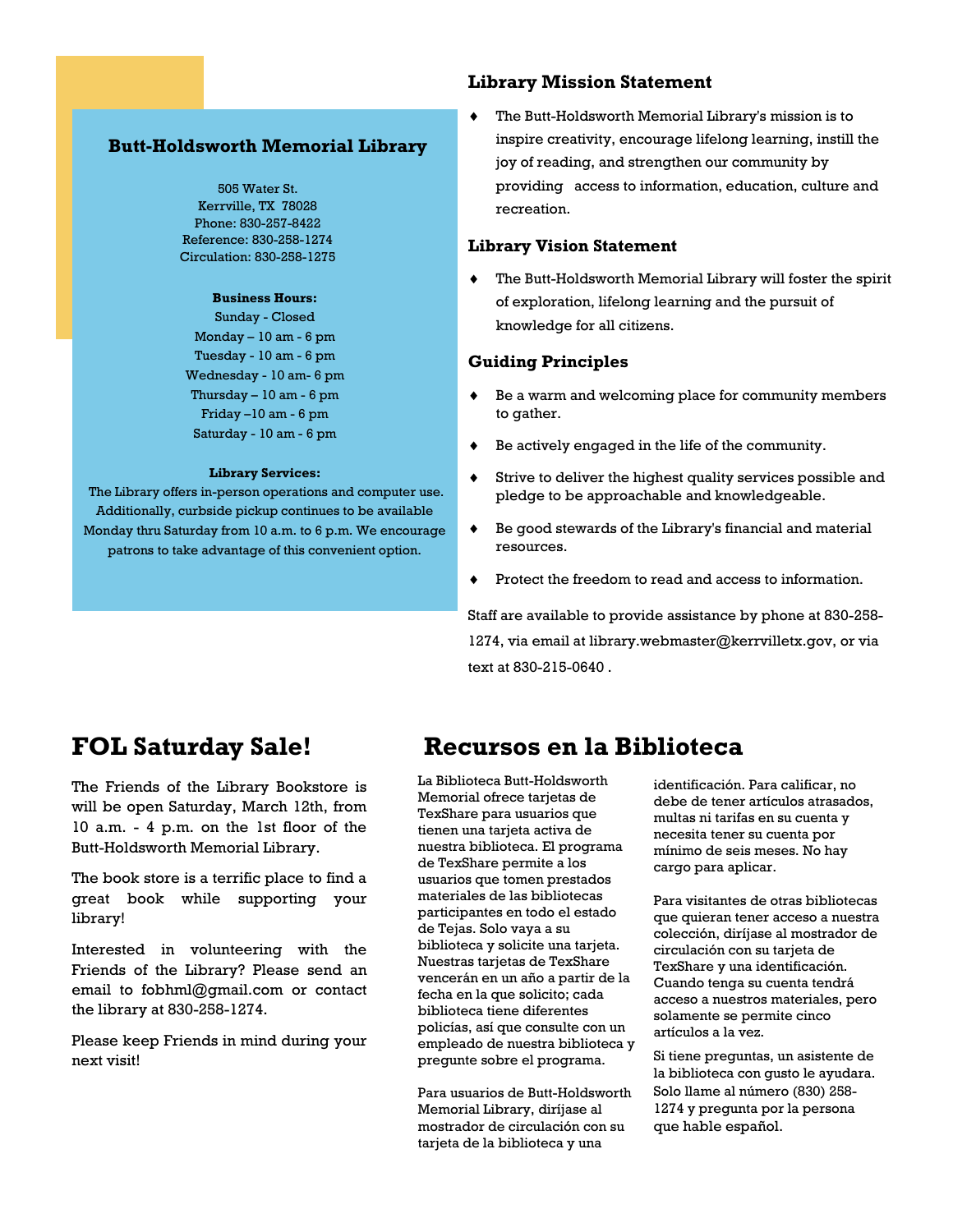# **March Calendar of Events**

| <b>Events</b><br>Historical Fiction Book Club: New Group! The<br>club will discuss Nancy Tumer's These is My<br>Words in the 1st floor meeting room.                                                                                                                                                                                     |               |               |                                                                 | • March 2022 •                                   |                                                                                              |        |                                                                                      |
|------------------------------------------------------------------------------------------------------------------------------------------------------------------------------------------------------------------------------------------------------------------------------------------------------------------------------------------|---------------|---------------|-----------------------------------------------------------------|--------------------------------------------------|----------------------------------------------------------------------------------------------|--------|--------------------------------------------------------------------------------------|
| Social Crafters: Bring your project from home<br>and come craft with a group. Show-off your<br>projects, share ideas and get inspired!                                                                                                                                                                                                   | <b>Sunday</b> | <b>Monday</b> | <b>Tuesday</b>                                                  | Wednesday                                        | <b>Thursday</b>                                                                              | Friday | <b>Saturday</b>                                                                      |
| Brown Bag Book Club: The club will discuss<br>The Library Book by Susan Orlean.<br>Gardening 101: Shrubs & Trees, Master<br>Gardener Anne Brown will provide tree and shrub<br>recommendations from The Texas Forest Service                                                                                                             |               |               |                                                                 | 2                                                | 3<br><b>As Time Goes</b><br><b>Historical</b><br><b>Fiction Book</b><br>Club<br>12 pm - 1 pm | Δ      | 5                                                                                    |
| proven to tolerate our unique climate, our soil<br>(rocks), and our weather. Learn to avoid costly<br>mistakes by selecting and planting the best plants<br>for your landscape.<br>Caregiving & Food For the Soul: Join us for an<br>interactive seminar and cooking demonstration!                                                      | 6             | 7             | 8<br><b>Social Crafters</b><br>4 pm - 5:30 pm                   | 9                                                | 10<br><b>Brown Bag</b><br><b>Book Club</b><br>12 pm - 1 pm                                   | 11     | 12<br><b>Gardening 101</b><br>0:30 am - 11:30 am                                     |
| Movie Chat View the movie. The Wind That<br>Shakes the Barley, independently, then join us for<br>discussion and snacks.<br>Shrouded in Mystery Book Club: New Group!<br>The Club will discuss The Stranger Diaries by Elly<br>Griffiths in the 1st floor meeting room.<br>Poetry & Music: Celebrate Spring! Come join                   | 13            | 14            | 15<br>Caregiving<br>& Food For the<br>Soul<br>4:30 pm - 5:30 pm | 16<br><b>Movie Chat</b><br>3:30 pm - 4:30 pm     | 17<br><b>Mystery</b><br><b>Book Club</b><br>12 pm - 1 pm                                     | 18     | 19<br>Poetry & Music:<br>Celebrate<br><b>Spring</b><br>$2 \text{ pm} - 4 \text{ pm}$ |
| Hill Country poets and songwriters in welcoming in<br>the Spring season. Poets and songwriters are<br>welcome to share their poems and songs with the<br>group - sign up starts at 1:45 pm.<br>The A, B, C, & D's of Medicare: Medicare<br>Specialist, Breanna Maichel, explains Medicare<br>information and is available for questions! | 20            | 21            | 22                                                              | 23<br><b>Medicare Class</b><br>4:00 pm - 5:30 pm | 24<br><b>Talking Texas</b><br><b>Book Club</b><br>12 pm - 1 pm                               | 25     | 26<br><b>Russian</b><br>Food &<br>Culture<br>$2 \text{ pm} - 3 \text{ pm}$           |
| Talking Texas Book Club: The club will discuss<br>Monday, Monday by Elizabeth Crook.<br>Russian Food and Culture: Special quest,<br>Tatiana Authement, a native of the former Soviet<br>Union will discuss cultural celebrations and foods<br>from Russia. Recipes provided.                                                             | 27            | 28            | 29                                                              | 30                                               | 31                                                                                           |        |                                                                                      |

Butt-Holdsworth Memorial Library • 505 Water Street • Kerrville, Texas • Phone: 830-257-8422

For more suggestions, questions, comments, or concerns, please call the Reference Desk at 830-258-1274, and a librarian will assist you.